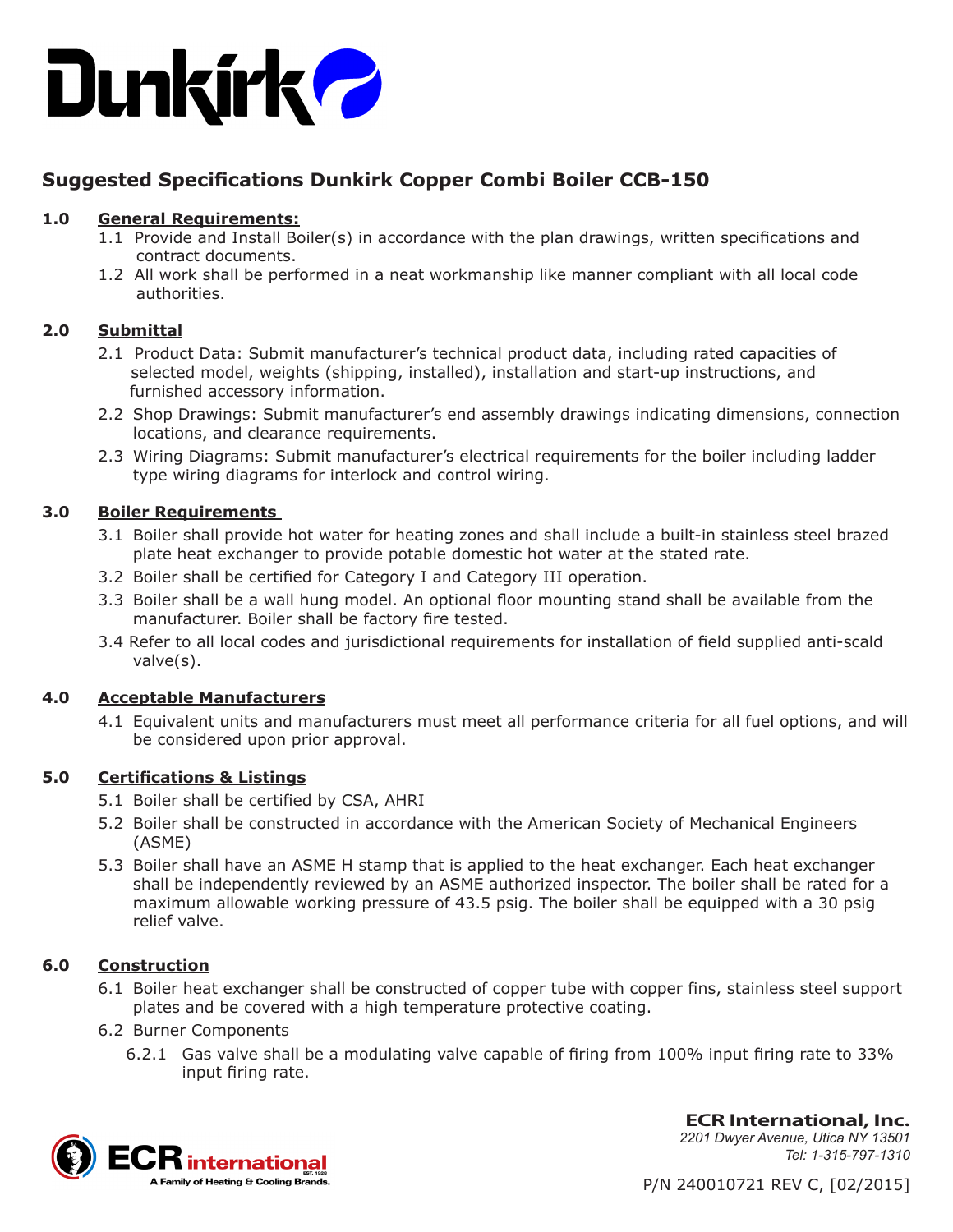

- 6.2.2 Inducer draft blower shall be variable speed and controlled by a PCB that uses an air pressure transducer to vary the induced draft blower speed.
- 6.2.3 Burners and manifold shall be constructed of stainless steel.
- 6.2.4 Ignition system shall be direct spark single rod flame sensing.
- 6.2.5 Boiler shall include an internal stainless steel brazed plate heat exchanger for potable hot water and an automatic 3 way diverting valve to allow Domestic Hot Water Priority operation.
- 6.2.6 Boiler shall include an internal pressure activated bypass loop to eliminate the need for primary secondary piping.
- 6.2.7 Boiler shall include an internal factory installed and wired circulator pump.
- 6.2.8 Boiler can connect directly to heating systems of 8ft. head or less without an external circulating pump.

#### **7.0 Control System**

- 7.1 Control system shall be PCB integral controller with an LCD digital display that also includes graphical interface.
	- Control will sense supply water temperature and adjust firing rate of the boiler to deliver amount of heat needed.
	- Control will sense and display supply water temperature and indicate by icon when boiler is in central heating or domestic water mode.
	- Control will have Economy/Comfort mode. Comfort mode will maintain brazed plate heat exchanger at between 104°F to 140°F to speed DHW delivery.
	- Control can accept wired Outdoor Air sensor and have field selectable reset curves.
	- Control shall continuously monitor boiler during operation and standby modes. Control shall operate in such a manner to receive input data from dual temperature sensor, air pressure transducer, and outdoor air temperature sensors when used to adjust modulation rate accordingly.
	- Control can power and accept input from field supplied LWCO device.

## **8.0 Combustion Air And Flue Vent Exhaust**

- 8.1 The boiler shall be either Category I or Category III vented with materials compatible with those standards, and installed as per the manufacturer's written instruction, plan drawings and all applicable code authorities.
- 8.2 The flue gas exhaust shall connect directly to the boiler at the location labeled.
- 8.3 For Category III applications boiler shall be capable of venting 65ft equivalent length in 3" stainless pipe.



**ECR International, Inc.** *2201 Dwyer Avenue, Utica NY 13501 Tel: 1-315-797-1310*